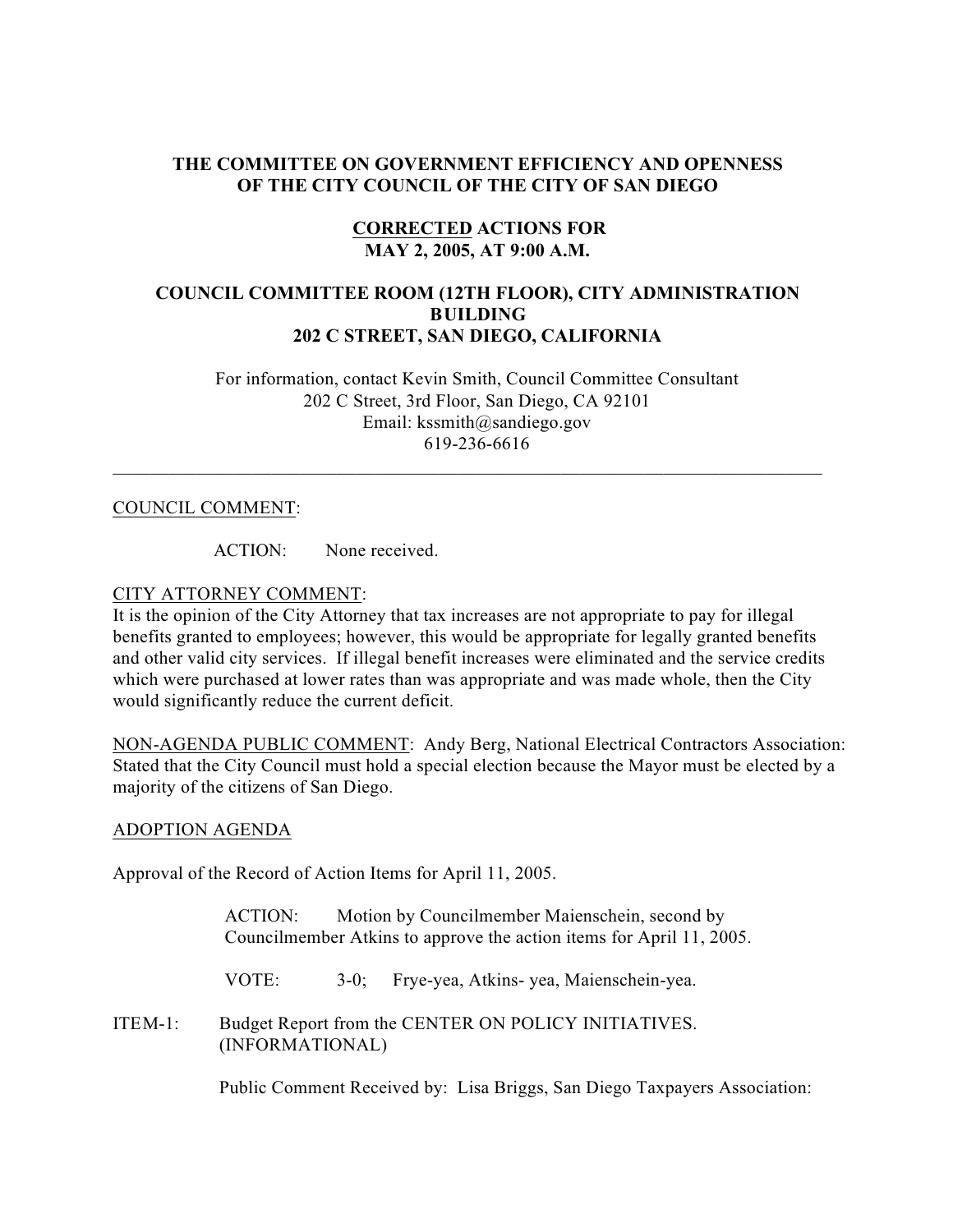## **CORRECTED ACTIONS Committee on Government Efficiency and Openness May 2, 2005 - 2 -**

 $\mathcal{L}_\text{max}$ 

Stated that revenues need to be an overall part of any budget solutions, but San Diego must concentrate on providing basic services and change its spending habits.

Public Comment Received by: Andy Berg: Stated the need to change how the City Council budgets for basic services. We must start using real numbers – such as higher estimates for Police and Fire Department overtime.

Public Comment Received by: Johnnie Perkins, San Diego City Firefighters: Stated that firefighters do not make as much in salaries and retirement benefits as has been represented to the public. Overtime pay saves taxpayer dollars- as opposed to hiring more firefighters with full benefits.

Public Comment Received by: Tim Holmberg: Stated the need to look at a number of reforms in regards to our revenues and expenditures.

Public Comment Received by: Phil Hart: Stated the need for City Councilmembers to limit spending on special projects in their own districts.

Public Comment Received by: Mitch Mitchell: Stated that money must be spent for the public good and involve public participation. People should be able to expect the City to have the resources necessary to provide basic City services.

Public Comment Received by: Don Cohen, Center on Policy Initiatives (CPI): The CPI report is meant to begin a dialogue. It is important for San Diego to invest in our infrastructure and neighborhoods.

Public Comment Received by: Fred Sainz:

Agrees with CPI report and made the point that the Convention Center needs increased funding.

ACTION: Motion by Councilmember Atkins, second by Councilmember Maienschein to accept the report and direct the City Manager to:

- 1. Report back to GE&O on CPI's recommendation on creating a public awareness campaign to inform residents and businesses on the role of City services and the need to raise funds for providing them;
- 2. Provide GE&O with further analysis on introducing ballot measures to